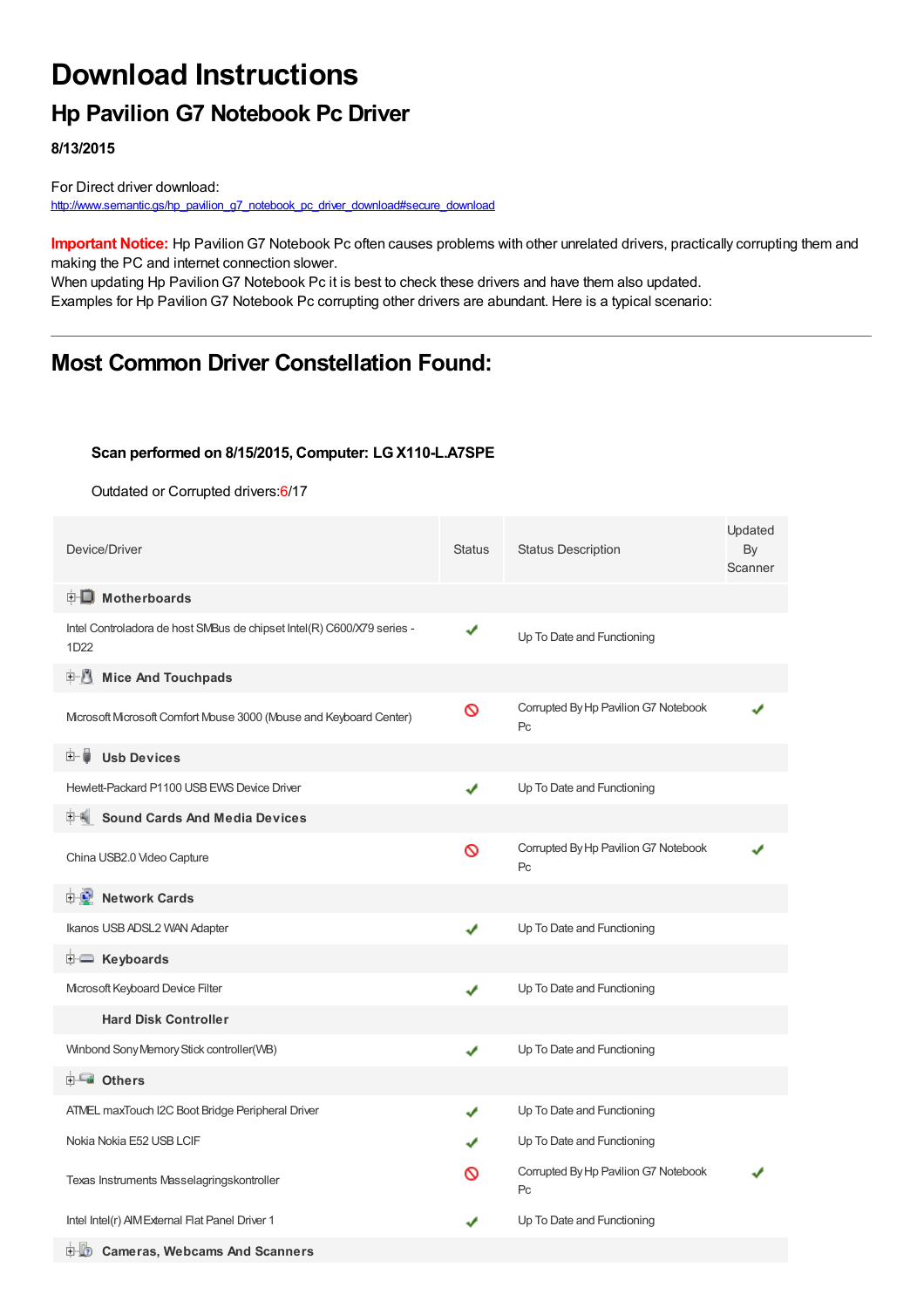| Canon Canon MP160                              |   | Up To Date and Functioning                             |  |
|------------------------------------------------|---|--------------------------------------------------------|--|
| <b>Dideo Cards</b>                             |   |                                                        |  |
| NVIDIA NVIDIA GeForce4 MX 440                  | ଷ | Corrupted By Hp Pavilion G7 Notebook<br>Pc             |  |
| <b>E-M</b> Input Devices                       |   |                                                        |  |
| Eastern Times USB-HID (Human Interface Device) | ⊚ | Corrupted By Hp Pavilion G7 Notebook<br>P <sub>C</sub> |  |
| <b>E-1</b> Port Devices                        |   |                                                        |  |
| PROLINK PROLINK Voice Device (COM9)            | J | Up To Date and Functioning                             |  |
| <b>Monitors</b>                                |   |                                                        |  |
| Sony Digital Flat Panel (1024x768)             | ✔ | Up To Date and Functioning                             |  |
| Mobile Phones And Portable Devices<br>由        |   |                                                        |  |
| <b>Acer NOKIA</b>                              | ଷ | Corrupted By Hp Pavilion G7 Notebook<br>Pc             |  |

## **Hp Pavilion G7 Notebook Pc Driver Models:**

| <b>Driver Model</b>                                | <b>Original</b><br><b>Upload Date</b> | Last<br><b>Modification</b> | <b>Driver File</b>                               | <b>File</b><br><b>Size</b> | <b>Most Compatible</b><br><b>Computer Model</b> | <b>Availabilty To</b><br><b>Scanner</b> |
|----------------------------------------------------|---------------------------------------|-----------------------------|--------------------------------------------------|----------------------------|-------------------------------------------------|-----------------------------------------|
| <b>Hp Pavilion G7 Notebook</b><br>Pc 1.13709       | 11/6/2014                             | 8/7/2015                    | hp_pavilion_g7_notebook_pc-<br>1.13709.exe       |                            | 183kb HPFL422AA-ABT a6613is,                    | ✔                                       |
| <b>Hp Pavilion G7 Notebook</b><br>Pc D3382.17      | 10/23/2014                            | 8/9/2015                    | hp_pavilion_g7_notebook_pc-<br>d3382.17.exe      |                            | 153kb NEC VERSAP550 NN680209359,                | ✔                                       |
| <b>Hp Pavilion G7 Notebook</b><br>Pc X683          | 9/25/2014                             | 8/3/2015                    | $-x683$ .exe                                     |                            | 157kb Gigabyte GA-E7AUM-DS2H,                   | ✔                                       |
| <b>Hp Pavilion G7 Notebook</b><br>Pc C4201.12      | 8/12/2014                             | 8/5/2015                    | itlq-c4201.12.exe                                |                            | 201kb Packard Bell IPOWER X9075,                | ✔                                       |
| <b>Hp Pavilion G7 Notebook</b><br>Pc A73336        | 1/18/2015                             | 8/10/2015                   | vqpw-a73336.exe                                  | 52kb                       | Acer MX4SG-4DL,                                 | ✔                                       |
| <b>Hp Pavilion G7 Notebook</b><br>Pc 8061.17       | 8/8/2014                              | 8/5/2015                    | mj-8061.17.exe                                   | 76kb                       | Acer TravelMate 5740G,                          | ✔                                       |
| <b>Hp Pavilion G7 Notebook</b><br>Pc 2.11.1732     | 9/17/2014                             | 8/6/2015                    | hp_pavilion_g7_notebook_pc-<br>2.11.1732.exe     |                            | 116kb NECPC-VY25AAZ7A,                          | ✔                                       |
| <b>Hp Pavilion G7 Notebook</b><br>Pc H2081.14      | 9/11/2014                             | 8/11/2015                   | hp_pavilion_g7_notebook_pc-<br>h2081.14.exe      | 141kb                      | Compaq RF785AA-ABU SR2029<br>NA100.             | ✔                                       |
| <b>Hp Pavilion G7 Notebook</b><br>Pc X81.182.19    | 8/27/2014                             | 8/8/2015                    | hp pavilion g7 notebook pc-<br>x81.182.19.exe    |                            | 86kb NECPC-VJ25AEZ78,                           | ✔                                       |
| <b>Hp Pavilion G7 Notebook</b><br>Pc 21.1028       | 12/28/2014                            | 8/12/2015                   | xbs-21.1028.exe                                  |                            | 134kb EVachines J4492,                          |                                         |
| <b>Hp Pavilion G7 Notebook</b><br>Pc 431.103       | 11/28/2014                            | 8/7/2015                    | hp_pavilion_g7_notebook_pc-<br>431.103.exe       |                            | 132kb Acer Veriton S680G,                       |                                         |
| <b>Hp Pavilion G7 Notebook</b><br>Pc 1.10907       | 8/14/2014                             | 8/13/2015                   | zngtsbdkq-1.10907.exe                            |                            | 219kb Sony SVE15127CAP,                         | ✔                                       |
| <b>Hp Pavilion G7 Notebook</b><br>Pc P40881.1      | 12/23/2014                            | 8/11/2015                   | hp_pavilion_g7_notebook_pc-<br>p40881.1.exe      |                            | 163kb HPHP Compag nx6320,                       | ✔                                       |
| <b>Hp Pavilion G7 Notebook</b><br>Pc 1.11.1773     | 1/6/2015                              | 8/3/2015                    | hp_pavilion_g7_notebook_pc-<br>1.11.1773.exe     | 72kb                       | Lenovo ThinkPad X61 Tablet,                     | ✔                                       |
| <b>Hp Pavilion G7 Notebook</b><br>Pc 1.12690       | 8/6/2014                              | 8/9/2015                    | hp_pavilion_g7_notebook_pc-<br>1.12690.exe       |                            | 189kb Sony VGN-CS325J,                          | ✔                                       |
| <b>Hp Pavilion G7 Notebook</b><br>Pc 1.102.11.12.1 | 8/22/2014                             | 8/8/2015                    | hp_pavilion_g7_notebook_pc-<br>1.102.11.12.1.exe | 98kb                       | Toshiba SATELLITE PRO C50-A-<br>1HZ             | ✔                                       |
| <b>Hp Pavilion G7 Notebook</b><br>Pc S70222        | 9/21/2014                             | 8/8/2015                    | du-s70222.exe                                    | 83kb                       | Sony VGN-FW455J,                                | ✔                                       |

**Hp Pavilion G7 Notebook**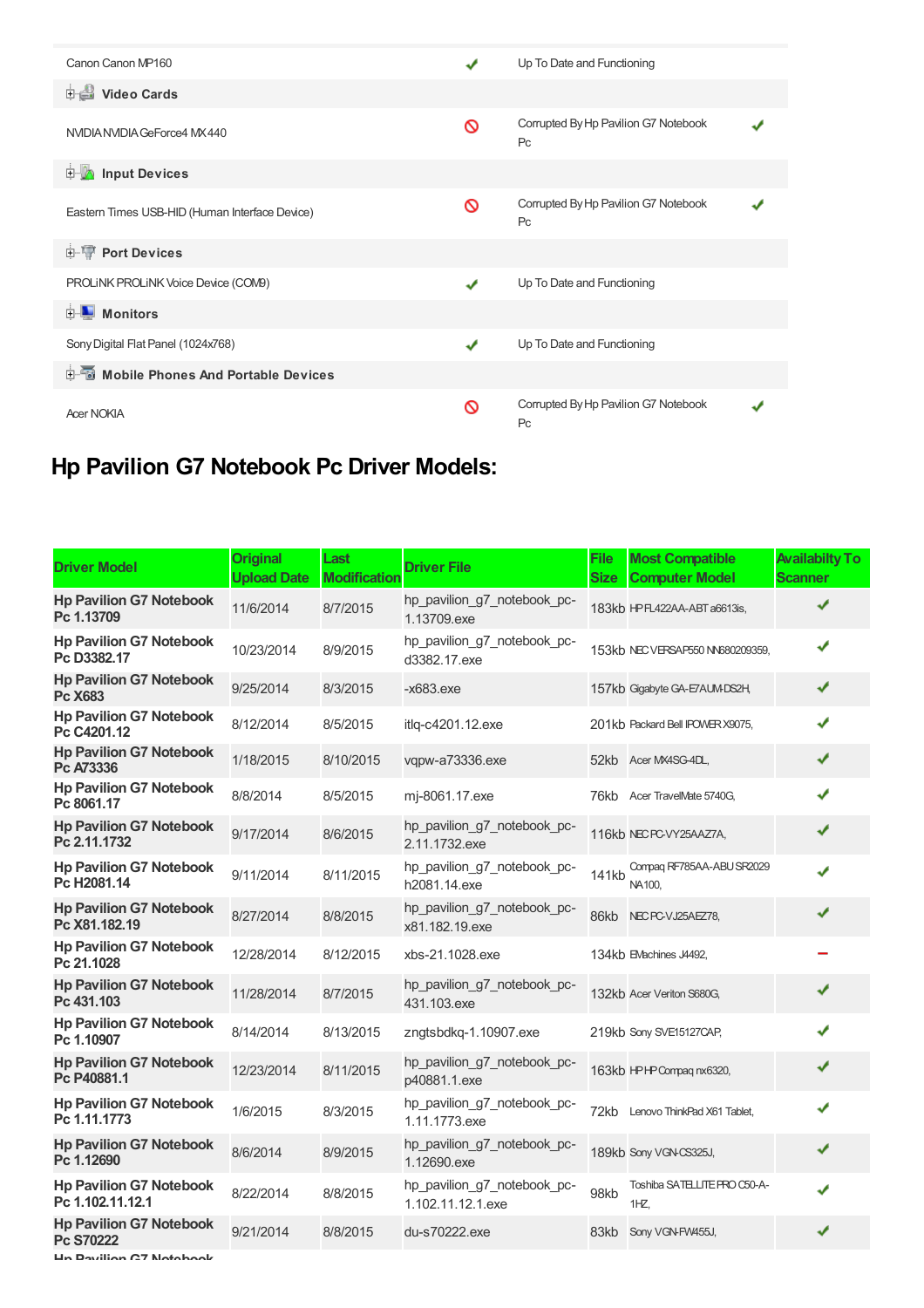| <b>ITIV FAVIIIUII UT INUUDUUN</b><br>Pc 1.13968    | 1/19/2015  | 8/11/2015 | bcltffnc-1.13968.exe                             |       | 121kb IBM26720BJ,                |   |
|----------------------------------------------------|------------|-----------|--------------------------------------------------|-------|----------------------------------|---|
| <b>Hp Pavilion G7 Notebook</b><br>Pc 222.12.12.1   | 8/26/2014  | 8/5/2015  | hp_pavilion_g7_notebook_pc-<br>222.12.12.1.exe   |       | 112kb Gateway H3512,             |   |
| <b>Hp Pavilion G7 Notebook</b><br>Pc 61.11.131.1   | 11/27/2014 | 8/11/2015 | hp_pavilion_g7_notebook_pc-<br>61.11.131.1.exe   | 61kb  | Dell Inspiron N5040,             | ✔ |
| <b>Hp Pavilion G7 Notebook</b><br>Pc 1.132.120     | 8/15/2014  | 8/8/2015  | hp_pavilion_g7_notebook_pc-<br>1.132.120.exe     |       | 25kb Sony VGC-LB92S,             | ✔ |
| <b>Hp Pavilion G7 Notebook</b><br>Pc 4321.12.1     | 9/29/2014  | 8/10/2015 | hkpukjdo-4321.12.1.exe                           |       | 168kb AT ALSEN PROFI 41G.        | ✔ |
| <b>Hp Pavilion G7 Notebook</b><br>Pc A402.12       | 11/2/2014  | 8/5/2015  | hp_pavilion_g7_notebook_pc-<br>a402.12.exe       |       | 67kb IBM841742U,                 | ✔ |
| <b>Hp Pavilion G7 Notebook</b><br>Pc W2.10943      | 11/2/2014  | 8/12/2015 | hp_pavilion_g7_notebook_pc-<br>w2.10943.exe      |       | 109kb Creative AIO1900 Series,   | ✔ |
| <b>Hp Pavilion G7 Notebook</b><br>Pc B731.129      | 9/28/2014  | 8/9/2015  | hp_pavilion_g7_notebook_pc-<br>b731.129.exe      |       | 214kb Fujitsu FM/NB75ST,         | ✔ |
| <b>Hp Pavilion G7 Notebook</b><br>Pc 70749         | 11/6/2014  | 8/7/2015  | $-70749$ .exe                                    |       | 99kb HPEO658AA-ABHW5170.NL,      |   |
| <b>Hp Pavilion G7 Notebook</b><br>Pc Z71.1933      | 11/19/2014 | 8/8/2015  | hp_pavilion_g7_notebook_pc-<br>z71.1933.exe      |       | 205kb SAMSUN 400B4Z/S01TH,       | ✔ |
| <b>Hp Pavilion G7 Notebook</b><br>Pc 62330         | 1/24/2015  | 8/5/2015  | hp_pavilion_g7_notebook_pc-<br>62330.exe         | 69kb  | Compaq FQ552AA-ABA<br>SR5616F,   | ✔ |
| <b>Hp Pavilion G7 Notebook</b><br>Pc 2.10897       | 8/28/2014  | 8/6/2015  | hp pavilion g7 notebook pc-<br>2.10897.exe       | 36kb  | Extracomputer D3230-B1,          | ✔ |
| <b>Hp Pavilion G7 Notebook</b><br>Pc D71.1837      | 10/30/2014 | 8/8/2015  | hp_pavilion_g7_notebook_pc-<br>d71.1837.exe      |       | 128kb Fujitsu FMVXDXF74,         |   |
| <b>Hp Pavilion G7 Notebook</b><br>Pc 60431.1       | 1/18/2015  | 8/6/2015  | hp_pavilion_g7_notebook_pc-<br>60431.1.exe       |       | 86kb LGZ1-B821P1,                |   |
| <b>Hp Pavilion G7 Notebook</b><br>Pc 32840         | 1/17/2015  | 8/11/2015 | hp_pavilion_g7_notebook_pc-<br>32840.exe         |       | 166kb Matsonic MS8158,           |   |
| <b>Hp Pavilion G7 Notebook</b><br>Pc K302.16       | 9/14/2014  | 8/5/2015  | hp_pavilion_g7_notebook_pc-<br>k302.16.exe       | 216kb | NEC NEC POWERWATE S2100-<br>006. | ✔ |
| <b>Hp Pavilion G7 Notebook</b><br>Pc G1.11.1662    | 12/27/2014 | 8/10/2015 | hp_pavilion_g7_notebook_pc-<br>g1.11.1662.exe    | 54kb  | Fujitsu PRIMERGY RX200 S8,       | ✔ |
| <b>Hp Pavilion G7 Notebook</b><br>Pc 4382.17       | 8/6/2014   | 8/5/2015  | hp_pavilion_g7_notebook_pc-<br>4382.17.exe       |       | 37kb HPRA964AA-AB9 w 5560.pt,    |   |
| <b>Hp Pavilion G7 Notebook</b><br>Pc 63321.1       | 11/19/2014 | 8/6/2015  | hp_pavilion_g7_notebook_pc-<br>63321.1.exe       |       | 59kb Sony VPCEC2RFX,             | ✔ |
| <b>Hp Pavilion G7 Notebook</b><br>Pc 1.11.12.12.13 | 12/28/2014 | 8/5/2015  | hp_pavilion_g7_notebook_pc-<br>1.11.12.12.13.exe |       | 122kb NEC PC-MJ18XAZEZXS9,       | ✔ |
| <b>Hp Pavilion G7 Notebook</b><br>Pc 1.1022.10     | 8/20/2014  | 8/10/2015 | hp_pavilion_g7_notebook_pc-<br>1.1022.10.exe     |       | 106kb Dell Latitude 7350,        | ✔ |

### **Typical Driver constellation for scanned computers:**

### **Data derived from 949 scans made on these 400 computers from 11/22/2014 to 7/31/2015:**

NEC PC-LS450JS6W, IBM2662MQG, LGLM50-34GB, Panasonic CF-31UEUJDDA, Lenovo 7373W5P, HP RR460AA-ABFs7740.f, Dell Precision T5610, Toshiba SATELLITE PRO C50-A-1J1, HP HP Pavilion 0 Notebook PC, HP HP Pavilion dv8000, HP HPE-310pt, HP HP Compaq nw8000, Gigabyte H61M-USB3-B3, HP D7218S-ABA554Y, LGS1-QP01HS, SonyVPCEG1S1R,NECVERSAE6300 RNF91086795, Toshiba Dynabook T351/57CWS, BiostarGF8200C M2+, Lenovo 23061G2, Lenovo 1S1680036940055, Fujitsu FMMP8A7, NEC PC-LL750GD1K, Compaq FJ403AA-AB9 SR5502PT, Sony VGN-CR327 W, Biostar TForce 550, Lenovo 7360-D3U, Olidata OLIDATA, EMachines EL1352, Acer Veriton M460/S460, SystemaxSi X58Game, SystemaxCharityPC2010, Fujitsu M6VCG, SonyVGC-JS51B\_P,HPKA763AA-ABU s3360.uk, Supermicro P4SAA, Sony VPCEB3S1E, Acer Aspire 3810TZG, Mecer X107, NEC PC-VY13MEFEU, Omni OTC-H3222D00, HP RJ116AA-UUW m7675.sc, Fujitsu D2812-A1,GatewayH5212,HPED713AA-ABFw5155.f, Toshiba DynabookCX/2213CMSW,HPCompaq Presario A900 KU048EA#ABENotebook PC, Lenovo 1066E5G, Fujitsu FMVCEG45N7, Mio N890, Partner D525, SonyVGN-TT1, SonyVGN-S45C\_S, SonyVPCF115FG, Leading Edge LECB7400, Packard Bell EasyNote\_BG48-U-332CH, NEC DT000024, HP HP ProBook 6555b, Compaq AY552AA-AB5 CQ3118HK, HP VN470AA-UUZ m9837ch, IBM237319G, HP NM798AA-UUZ IQ532ch, Toshiba Dynabook AX/3527CMSB, PanasonicCF-53AAC01FG,HPDV6 - 3206AX, SonyVGN-CS190N,GatewayE-9520T,HPH9-1386, Toshiba TECRAR10, Wearnes Premiere 8550Le, IBM48007X3, IBMIBMSystem x3500 M2 Server -[783932M, Intel GrossePoint, IBM818743F, QUANMAX ChiliGREEN X7, Panasonic CF-W2FWPAXP, Toshiba NB300-10D, IBM682342G, IBM2668W9R, Toshiba Dynabook TX/77MBLK,HPNM943AA-UUWm9570, Positivo POS-EC945AL, Sony SVE14A2V2ES, SAMSUN N250P, TSINGHUA TONGFANG H61H2-TAIO, Zoostorm 7876-0310B, HP NF369AA-ARL IQ522pl, NECVERSAL2100 RND41065495, Sony VGN-TZ15AN,HPFK557AAR-ABAa6602f, PrimeLine Professional-i7, SonyVGC-JS50\_S,HPP6635c,Gigabyte M1022, Fujitsu FMVU90LB, ASUSA7V, SonyVGC-JS53FB\_P, PanasonicCF-W8FWDAJS, PanasonicCF-W2EW6AXS, SonyVGN-TZ37TN\_B, Fujitsu FMVNP2P4, Intel LC-92T10, Lenovo 7373W7L, IpexI.T.GGOC Guardfish series, IBM8185NUZ, ASUS ESC4000 G2 Series, HP HP compaq nx7000, Sony VGN-NS330J, HP EJ218AA-B14 w5240.be, EMachines ET1331G-07w, HP NE502AAR-ABAa6750t, SonyPCG-FXA35/D, Acer Aspire 18X5PTZ, SonyVPCCW15FG, Lenovo 7373W7L,HPLX909ES#ABZ, Standard J10IL105, MSIGE620, , IBMIBM System x3400 M2 Server -[783734G, Sony VPCZ130GB, EMachines EL1352, Lenovo ThinkPad Edge E530c, HP PX617AA-ABF w5097.f, HP D5468AT-A2L a123l, Sony VGN-FE570G, SonyVPCL21M9E, Toshiba TE5,HPP6210y-ABANY545AA, Packard Bell IMEDIAMC8830, SonyVGN-NW235F, SonyVGN-A317M,HP700-150ef, LG LW65-K5JY, LGLW75-PMXH1, IBM8419KMA, SonyVGC-JS50\_S, MSI SO-7597, LGR580-UAAD6BT, IBM1860WR7, ASUSPRDLS533,HPHPCompaq nc6230, Acer Aspire X5900, Lenovo 20BC0000MH, Dell Latitude 131L, Lenovo ThinkPad Edge 11, HP PW572AA-B1U d1262.se, Compaq RK539AAR-ABA SR2173WM, HP P6-